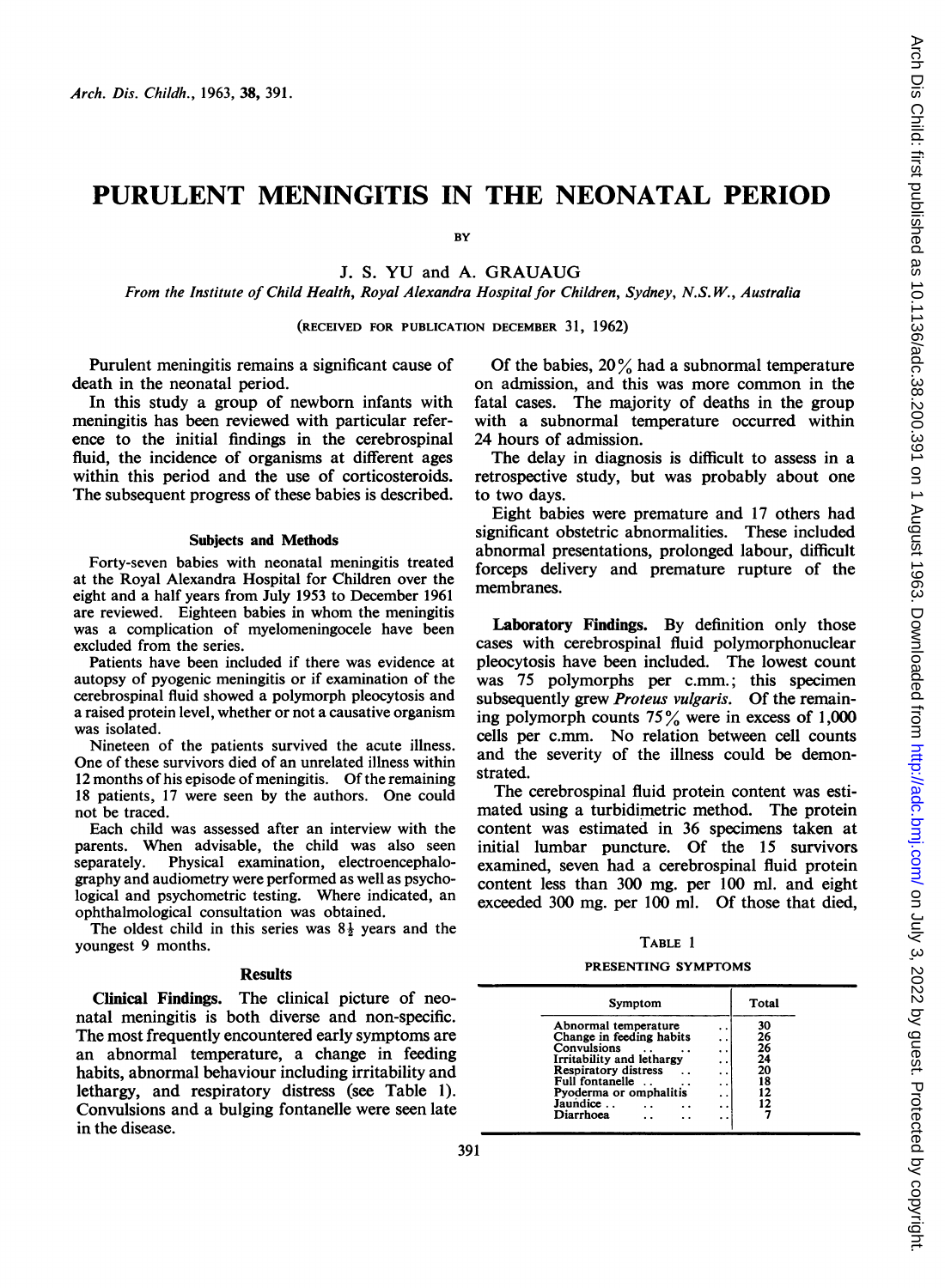| Organisms                                    |                      |                        |                              | Total | Age of Onset<br>$0-14$ days<br>(No.) | Age of Onset<br>$15-28$ days<br>(No.) | Percentage<br>0f<br>Total | Deaths | <b>Survivors</b> |
|----------------------------------------------|----------------------|------------------------|------------------------------|-------|--------------------------------------|---------------------------------------|---------------------------|--------|------------------|
| $\mathbf{E}$ sch. coli $\ldots$<br>$\ddotsc$ | . .                  | $\cdot$ .              | $\cdot$ $\cdot$              | 17    | 14                                   |                                       | $36 - 2$                  |        |                  |
| Paracolon<br>$\cdot$ .                       | $\cdot$ $\cdot$      | $\cdot$ $\cdot$        | $\cdot$ $\cdot$              |       |                                      |                                       | 14.9                      |        |                  |
| Pseudomonas<br>$\cdot$ $\cdot$               | $\cdot$ .            | $\cdot$ .              | $\cdot$ $\cdot$              |       |                                      |                                       | 6.4                       |        |                  |
| Proteus<br>$\cdots$<br>$\ddot{\phantom{0}}$  | $\cdot$ $\cdot$      | $\cdot$ .              | $\cdot$ .                    |       |                                      |                                       | 4.3                       |        |                  |
| Strep. faecalis<br>$\ddotsc$                 | $\cdot$ .            | $\cdot$ $\cdot$        | $\cdot$ $\cdot$              |       |                                      |                                       | $2 \cdot 1$               |        |                  |
| Staph. aureus<br>$\cdots$                    | $\ddot{\phantom{0}}$ | $\ddot{\phantom{0}}$   | $\ddot{\phantom{0}}$         |       |                                      |                                       | 6.4                       |        |                  |
| Strep. haemolyticus                          | $\ddotsc$            | $\ddot{\phantom{a}}$   | $\cdot$ $\cdot$              |       |                                      |                                       | 4.3                       |        |                  |
| Pneumococcus<br>$\sim$ $\sim$                | $\ddot{\phantom{0}}$ | $\ddotsc$              | $\ddotsc$                    |       |                                      |                                       | 6.4                       |        |                  |
| Haemophilus influenzae                       | $\ddot{\phantom{0}}$ | $\ddotsc$              | $\ddotsc$                    |       |                                      |                                       | $2 \cdot 1$               |        |                  |
|                                              |                      |                        |                              |       |                                      |                                       | 17.0                      |        |                  |
| Unidentified<br>Total enteric organisms      |                      | $\cdot$ .<br>$\ddotsc$ | $\cdot$ .                    | 30    | 23                                   |                                       | 63.8                      | 20     | 10               |
| Total<br>$\ddot{\phantom{0}}$<br>$\cdot$ .   | $\cdot$ $\cdot$      | $\cdot$ $\cdot$        | $\cdot$ .<br>$\cdot$ $\cdot$ | 47    | 26                                   | 21                                    | 100.0                     | 28     | 19               |

TABLE 2 CAUSATIVE ORGANISMS

two had a protein less than 300 mg. per 100 ml., while 19 exceeded this figure. The group of survivors have significantly lower initial cerebrospinal fluid protein levels ( $p < 0.05$ ).

The complications of subdural effusions and hydrocephaly occurred in  $29\%$  of the survivors with protein levels less than 300 mg. per 100 ml. and in  $88\%$  of the survivors with protein levels greater than 300 mg. per 100 ml. The numbers though small are suggestive of some prognostic value in protein levels.

In the four cases in whom the cerebrospinal fluid was not examined, the diagnosis was made at autopsy.

The Causative Organism. Enteric organisms accounted for  $64\%$  of cases (Table 2). If, however, the first 28 days of life are divided into two equal periods, then enteric organisms account for 81 $\%$  of cases occurring in the first 14-day period, but only  $33\%$  in the second 14-day period. Eight infections due to Gram-positive cocci were found. Seven of these occurred in the second 14-day period.

Esch. coli was the most commonly found organism, occurring in 17 cases  $(37%)$ , with organisms of the paracolon group in seven cases  $(14.9\%)$ . More detailed identification was not attempted within these groups. Gram-positive cocci accounted for  $10\%$  of cases. There were three cases caused by pyogenic staphylococci, three by pneumococci, and two by the haemolytic streptococcus. A further two cases were due to Proteus and three to Pseudomonas. Haemophilus influenzae remains a rare cause with only one case being found.

In eight of the 47 cases no causative organism was identified. Three infants who had been partially treated with broad spectrum antibiotics before admission had a polymorph pleocytosis in excess of 1,000 cells per c.mm., and protein levels greater than 300 mg./100 ml. In two of these, Gram-

negative rods were seen on a direct smear of the spinal fluid, but subsequent culture was sterile. The cerebrospinal fluid from two babies was examined elsewhere and the culture results are not obtainable. The remaining three had a significant polymorph pleocytosis and elevated protein levels; however, direct smear and culture failed to demonstrate an organism.

The overall mortality was significantly better when no organisms were found.

Treatment and Early Results. The babies included in this study were admitted in approximately equal numbers under the care of one of the five medical units in the Royal Alexandra Hospital for Children. When the diagnosis was made treatment with antimicrobials was given by the intravenous route. Chloramphenicol was administered to 40 babies, streptomycin to 37, sulphadimidine to 32 and penicillin to 13. A combination of chloramphenicol, streptomycin and sulphadimidine was given to 32 and only in the later period of this study was the standard combination employed.

Sensitivity results on 26 enteric organisms isolated showed streptomycin to be effective in  $100\%$ , chloramphenicol in 80%, tetracycline in 73%, and sulphadimidine in  $31\%$ . Tetracyclines were not commonly employed.

Corticosteroids were given to 22 babies. The administration of steroids was advocated by the physicians of two of the medical teams and all cases admitted under their care received steroids on diagnosis.

The overall mortality in this study was  $60\%$ . The mortality rate of the 22 babies treated with corticosteroids was 41  $\%$ , while of the 25 who did not receive corticosteroids  $75\%$  died. In the latter group three babies did not receive appropriate or adequately administered antimicrobials. Two were given penicillin alone and the remaining baby oral chloram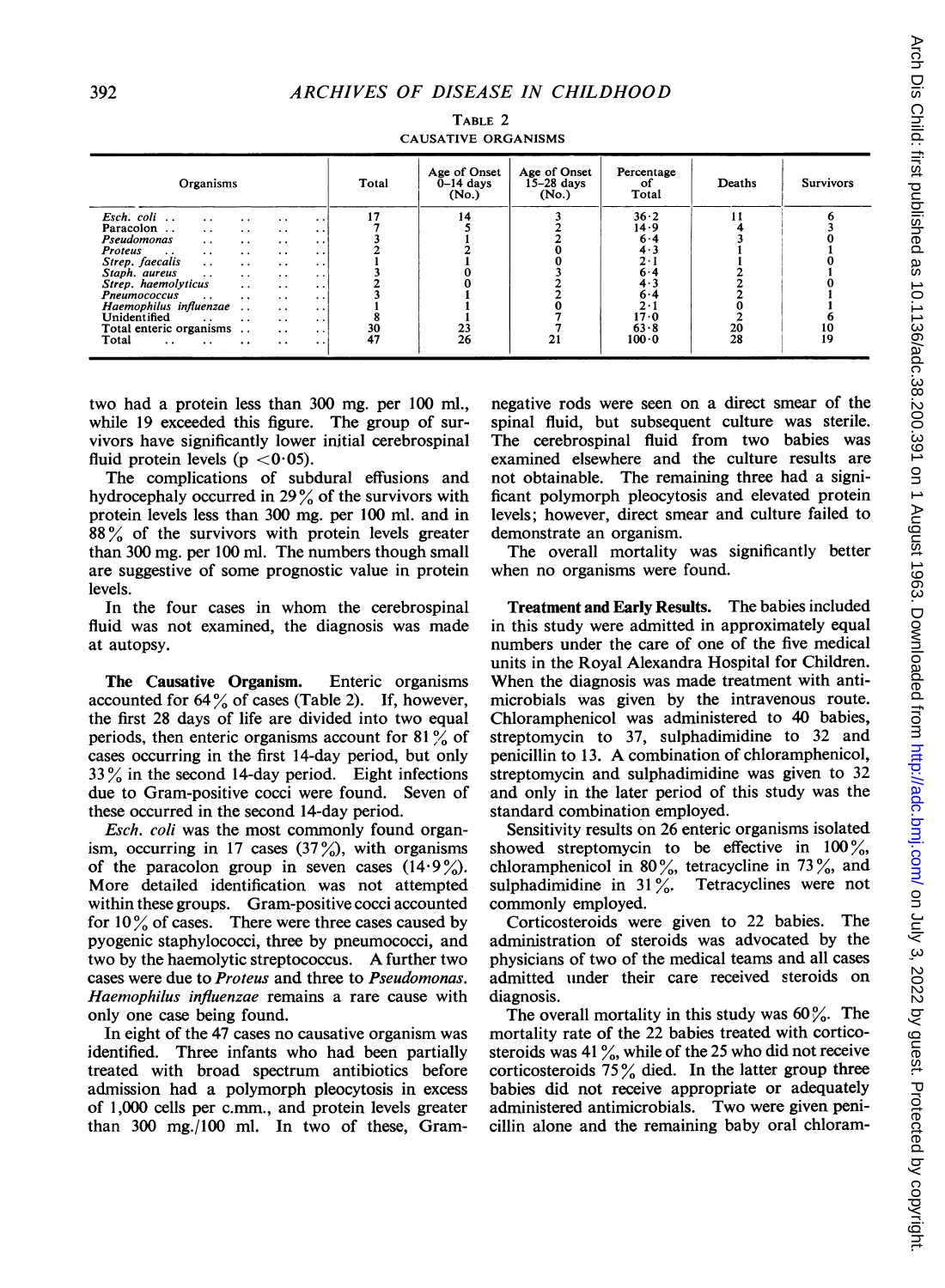phenicol. If these three babies are omitted from this group then the uncorrected  $\chi^2$  is 4.54 for one degree of freedom and thus the result is significant at the <sup>5</sup> % level. Many observers would use the corrected  $\chi^2$  which is 3.34 and not significant at the 5% level. This test is known to be very conservative (Table 3).

The small numbers make any analysis of mortality rates and causative organisms unreliable. The better survival in the group where no bacteriological identification was made  $(25\%$  mortality) is noteworthy.

Late Results. The complication rate of the surviving 19 babies was high  $(63\%)$ . Seven who made uncomplicated recoveries were quite normal when seen. Of the remaining 10 babies seen, four had made complete recoveries.

One boy aged 6 years was physically normal, but presented with considerable behaviour problems. His developmental patterns were retarded compared with his siblings, though his electroencephalogram tracing was normal. Another boy aged 4 years was found to have severe hearing loss in one ear, but no other abnormalities. He had not received streptomycin, and his development, except for delay in commencing to speak, seemed to be progressing normally. Subdural effusions were detected during the convalescence of two babies, one with an Esch. coli infection, and the other with H. influenzae. The effusions resolved after tapping and subsequent progress has been normal.

Hydrocephaly developed in eight cases, four had Esch. coli infection, one pneumococcus, and in three no organisms were isolated. In five of the eight babies, hydrocephaly stabilized and did not require surgery. Two of these were normal at review and had head circumferences within the normal range; one was severely epileptic and retarded, one died of an unrelated illness, and the last could not be traced. The remaining three babies required surgery, and of these two had lumbar arachnoid shunts for communicating hydrocephaly and were normal when seen. One baby with non-communicating hydrocephaly was treated with a ventriculo-caval shunt. This has required revision once. He is now  $2\frac{1}{2}$  years old and appears normal. An electroencephalogram, however, shows a marked posterior occipital abnormality on the left side. He is too young to test his visual fields adequately, but there does not seem to be any gross impairment.

The results of psychometric testing are difficult to correlate because of the different techniques required over this considerable age range. In children under 3 years, the Ruth Griffiths Scale was used with the Vineland Social Maturity Scale. In

TABLE 3

| Results                  | <b>Treated With</b><br>Corticosteroids | Not Treated With<br>Corticosteroids | Total    |
|--------------------------|----------------------------------------|-------------------------------------|----------|
| Recovered<br>Died<br>. . |                                        | 16                                  | 19<br>25 |
| Total                    | 22                                     | 22                                  |          |

 $n = 1$ ;  $\chi^2 = 4.45$ ;  $p < 0.05$ .

older children a Binet (L scale) and the Vineland Scale were used. All children were assessed with Mary Sheridan's Developmental Patterns. Electroencephalograms were normal in all the children except two. In one child, who was severely epileptic and retarded, a left temporal focus was present; and in another, an apparently asymptomatic left occipital anomaly: this boy did not appear to have any visual defects. A total or very severe hearing loss was found in the left ear of one boy aged  $3\frac{1}{2}$  years. On examination no abnormality was found and his electroencephalogram was normal. Audiometric studies on all the other children were normal.

# **Discussion**

Pathogenesis. The pathogenesis of neonatal meningitis has been well described by Groover, Sutherland and Landing (1961). It appears that most, if not all, of these babies have a preceding bacteraemic phase. Blood cultures were performed in only two babies of this series, and in both instances grew identical organisms from the blood and cerebrospinal fluid. Ziai and Haggerty (1958) found 52 positive blood cultures in the 71 cases examined. In some babies there was a profound constitutional upset in the presence of minor cerebrospinal fluid changes and, had it been sought, evidence of bacteraemia might have been found. Blood cultures seem to be an advisable investigation in all future cases.

A majority of the babies in this study were males, a finding common to all reported series. An abnormal obstetric history is certainly common in both male and female babies studied here. Prematurity is the outstanding anomaly, occurring in 17%. Ziai and Haggerty (1958) report a  $30\%$ incidence of prematurity while others report greater percentages (Craig, 1936; Groover et al., 1961). Other factors encountered include abnormal presentations, prolonged labour, difficult forceps delivery and premature rupture of the membranes.

This study has shown a striking pattern in the incidence of the enteric organisms. In the first

393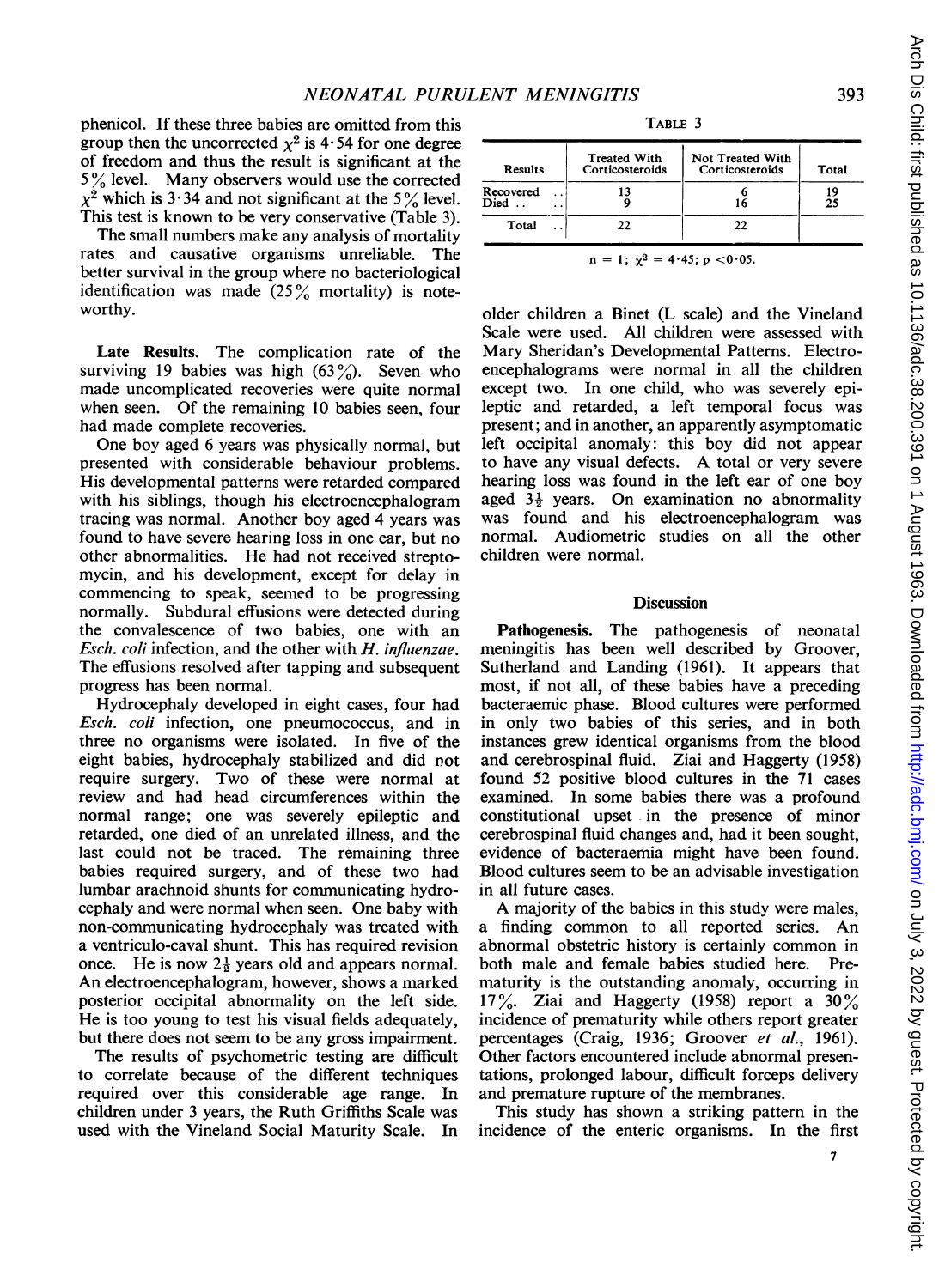14 days of life  $81\%$  of cases were due to enteric organisms as compared with  $33\%$  in the second 14-day period. The great majority  $(89.5\%)$  of infections due to Gram-positive cocci occurred in this second 14-day period. This pattern is similar to the findings of Ziai and Haggerty (1958).

The flora of the birth canal and its environment must provide a rich source of potentially infective enteric organisms, though a more important factor may be the status of antibody levels in the newborn. The antibacterial antibodies against Esch. coli H and 0 diffuse poorly across the placental membrane (Vahlquist, 1960) in contrast to those of most other bacterial pathogens, and are present in very low or zero levels in the foetus. Yeivin, Salzberger and Olitzki (1956) found that antibody levels in the newborn were lower than maternal levels using Esch. coli serological types 055 and 0111. It should, however, be noted that enteropathic Esch. coli were not identified in seven cases of Esch. coli meningitis typed by Dupont and Thamdrup (1956). There is widespread colonization of the gut in the first few days of life by *Esch. coli*, and there is some evidence to suggest increased mucosal permeability to microorganisms (Vahlquist, 1960). The meninges also show increased permeability (Otila, 1948).

These factors probably contribute largely to the prevalence of severe invasions with Gram-negative rods in the early neonatal period.

Vahlquist (1960) states that gamma globulins and antibodies do not make their appearance in foetal blood in measurable quantities till mid-pregnancy, reaching their peak at the 8th-9th month. This depleted level of passive antibodies in the foetus is again consistent with the high incidence of prematurity in this disease. Eight babies in this series were premature.

The decay of these passive gamma globulins is along a simple exponential curve and their half-life is of the order of four weeks (Orlandini, Sass-Kortsak and Ebbs, 1955). The antibodies to the Gram-positive cocci pass the placental membrane with ease, but little is known of their fate. The incidence of infections due to Gram-positive cocci appears to rise with the expected fall in these gamma globulin levels. The skin seems to be the chief portal of entry for Gram-positive organisms.

Clinical Findings. The symptoms and signs of meningitis as it occurs in the newborn period are non-specific and a full fontanelle and convulsions represent a late picture.

In six of the 47 babies the diagnosis was unsuspected and lumbar puncture was not performed. These all presented with feeding difficulties and respiratory distress. Two babies were febrile and the remaining four had normal or subnormal temperatures. This stresses the need for early cerebrospinal fluid examination in undiagnosed neonatal disease.

Treatment. The most important factor in effective treatment of neonatal meningitis is early recognition.

(a) Antibiotic Therapy. The group of babies contains too many variables for a reliable assessment of individual antibiotic efficacy. While awaiting sensitivity tests some standard antimicrobial régime must be given. The number of agents required for safe effective treatment is as difficult to determine as the choice. In this series two or three agents have been generally used in an effort to cover the spectrum of infective agents with inhibitory cerebrospinal fluid levels. There is no evidence to suggest or deny that this is optimal treatment.

Sensitivity tests show the enteric organisms were all sensitive to streptomycin and 80% sensitive to chloramphenicol. Their combination provides a reliable broad spectrum cover. The dosage of streptomycin used was 50 mg. per kg. per day for the first two days then 25 mg. per kg. Chloramphenicol was given in a dosage of 25 mg. per kg. per day in the later part of the study, though larger and possibly toxic doses were used earlier and may have caused the deaths of two babies. Sulphadimidine was sometimes added.

Five babies received intrathecal streptomycin, but no conclusions can be drawn; three babies died and two survived. Dyggve (1962) advocates this treatment, but his numbers are similarly small and inconclusive. If given in an appropriate dose, it may prove to be <sup>a</sup> valuable adjunct. A dose of <sup>20</sup> mg. given once or twice has been used.

The Gram-positive cocci showed their usual sensitiveness with two of the three staphylococci isolated being resistant to penicillin. Before positive identification, these all received chloramphenicol, penicillin and sulphadimidine. If a staphylococcal infection seems likely, there is little doubt that methicillin should replace penicillin until sensitivity tests are available. If the baby were admitted from a maternity hospital, then the likelihood of a resistant staphylococcus is increased.

(b) Corticosteroids. Corticosteroids were used in approximately half the babies of this series. Whether steroids were given or not depended on which medical unit cared for the baby. The survival rate in the steroid group was  $59\%$  as compared with  $25\%$  in those who did not receive steroids. These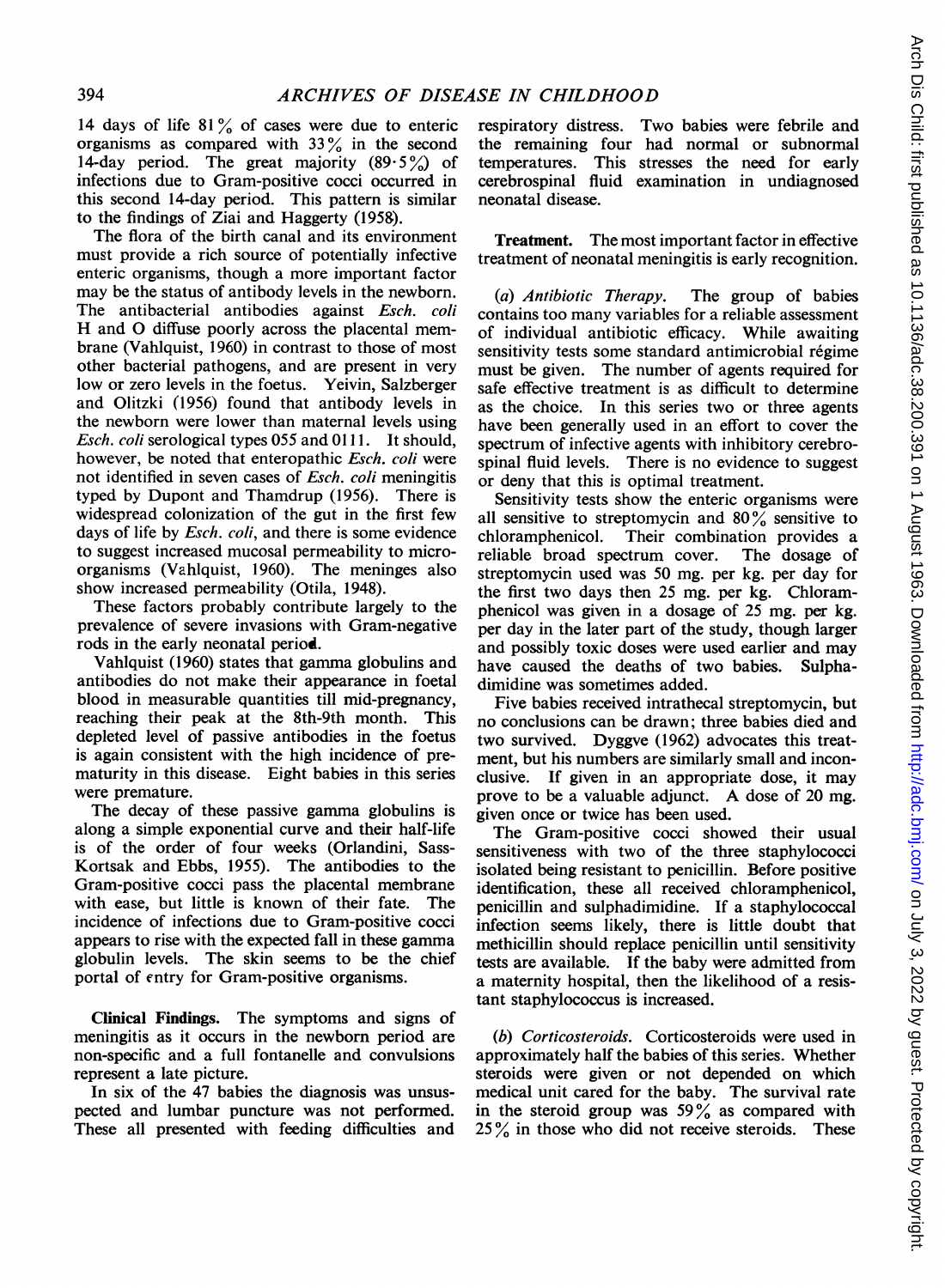figures are strongly suggestive ( $p = 0.05$ ) that this mode of therapy should be continued until further assessment can be made. Hydrocortisone was given intravenously, 75-100 mg. in divided doses for the first 24 hours then changed to oral prednisone. Provided adequate antimicrobial cover is given, corticosteroids should present no dangers. The mode of action of steroid has been and remains obscure.

Of the many actions cited by Tompsett (1961), the detoxifying effects of the corticosteroids seem most relevant to this situation. Much has been written about the endotoxin shock associated with the Gramnegative bacteraemias (Spink, 1960). Its mechanism is unknown and studies in human and experimental animals have failed to demonstrate adrenocortical failure even in the moribund. However, large doses of steroids in the initial acute period of such a bacteraemia facilitated the maintenance of blood pressure by hypertensive agents and had a profound effect in reducing toxicity in the usual clinical sense. A similar endotoxin action may be involved in these babies with meningitis. Anoxia at a renal or central site may explain the occasional baby who becomes oedematous with water and electrolyte disturbances.

Despite the improved survival figures, steroids did not seem to influence the development of those complications attributed to inflammatory changes. The occurrence of subdural effusion and hydrocephaly was the same in the treated and untreated groups, suggesting that steroids play their main role in the support and maintenance of the toxic baby in the acute phase.

(c) Other Supportive Measures. These include blood transfusions and gamma globulin. Human gamma globulin was not used in this group of patients, but if the status of antibodies is significant, as postulated, then its administration may prove helpful.

Prognosis. Ten years ago the outlook in neonatal meningitis was particularly gloomy and in this hospital Beveridge (1954) found a mortality rate of  $100\%$ . Since then awareness of the disease has improved as have the techniques of antibiotic usage.

In this series, those babies with an initial cerebrospinal fluid protein level in excess of 300 mg. per 100 ml. had a higher morbidity and mortality rate. Those babies presenting with a subnormal temperature also did poorly and this may be an indication of endotoxin shock.

The overall mortality in this series  $(60\%)$  is com-

parable with other reported studies (Watson, 1957; Ziai and Haggerty, 1958; Groover et al., 1961); however, in those babies treated with corticosteroids there was a  $41\%$  mortality. Of the 19 survivors, <sup>11</sup> have made a good recovery and now appear normal; five have some moderate disability such as behaviour problems, partial deafness and backward development, but should be able to lead a useful life; one is severely retarded and epileptic; one had died and another could not be traced.

It is difficult to assess the potential that these children possessed before their illness. Their present development is parallel to that of their siblings. In general these children score lower in those tests involving hearing and speech. All were subjected to audiometric testing and only one was found to be defective. A surprising feature was the good result obtained on those children who had suffered such complications as stabilized and corrected hydrocephaly.

# Summary and Conclusions

Forty-seven infants with neonatal meningitis treated between July 1953 and December 1961 are reviewed and an assessment of the survivors made.

The clinical picture in this age period is diverse and non-specific with convulsions and bulging fontanelle as late manifestations. If there be any suspicion of meningitis then a lumbar puncture should be performed and this may provide the diagnosis and be a guide to therapy and prognosis.

Cerebrospinal fluid protein levels in excess of 300 mg. per 100 ml. were associated with a significantly higher mortality and complication rate.

In the first two weeks of life the enteric organisms cause the great majority of cases. Almost all the Gram-positive cocci occurred in the second twoweek period. The antibody levels of the newborn infant may contribute to this pattern. Esch. coli was the most common causative organism followed by the paracolon group, Proteus, Pseudomonas and the Gram-positive cocci. Most cases were probably associated with a bacteraemic phase and blood cultures are considered advisable.

The enteric organisms were usually sensitive to streptomycin and chloramphenicol. In addition sulphadimidine was frequently used. The combination of these three drugs is advocated. Until sensitivity tests were known infections due to Grampositive cocci were treated with chloramphenicol, penicillin and sulphadimidine. Approximately half the babies received corticosteroids in the acute phase and these had a significantly better survival rate (59%) than the others  $(25\%)$ . Antimicrobials and